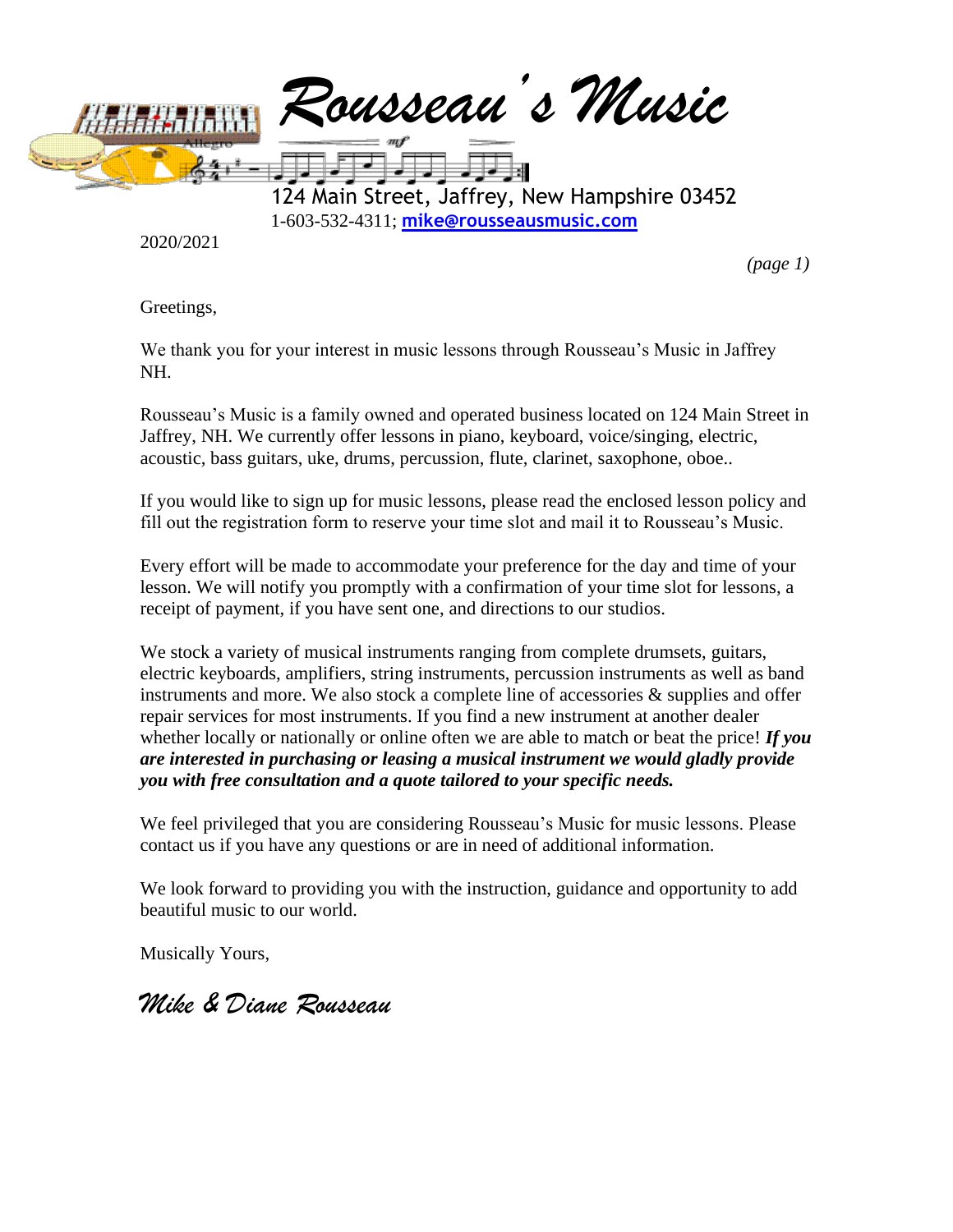*(page 2)*

**MUSIC LESSON** *Rousseau's Music* **POLICY**

\*Lessons at Rousseau's Music are 30 minutes in length, available most hours.

*\*The lesson cost is \$105.00 per month*, which takes into account holiday months which have fewer lessons during the month, and 5 week months which have more lessons per month, averaging to 4 per month. No lessons will be given on the following holidays**:** Christmas Eve Day, Christmas Day, New Year's Day, Memorial Day, July 4th, Labor Day and Thanksgiving Day.

\*Lessons are available all year with the student's commitment being on a monthly basis. However, because a longer commitment to lessons better establishes the student with the function of his/her instrument and basic music concepts, after the first few months of lessons, *Rousseau's Music does offer lessons at \$95.00 per month for those signing up for a full 9 month commitment. We also offer a family rate. Contact us for details.*

\* We ask that all lessons be paid for in advance by the month (due on the last lesson of the previous month). The tuition payment covers the rental of the studio and the instructor's time. The cost for instructional materials is in addition to this fee.

\*Cancellations: When the schedule allows we will do our best to reschedule a missed lesson. Due to the number of students that we teach we are not able to always schedule make-up lessons and we are not able to refund for missed lessons. A 24 hr notice must be given if a lesson time must be cancelled and considered for a make- up lesson. Please do everything possible to follow through on your commitment to your child or yourself, and to the instructors at Rousseau's Music. If the instructor must cancel a lesson, the lesson will be made up and every effort will be made to reschedule the lesson as soon as possible. Please understand that our policy is structured to allow for consistency with the student and instructor. Rousseau's Music has committed to pay each instructor each week even if the lesson is cancelled. In the case of severe weather conditions, students will be contacted by Rousseau's Music.

\* It is the responsibility of the student to be at each week's lesson at the designated time**.**

\*Students arriving for a lesson should sign in at the front desk to verify attendance.